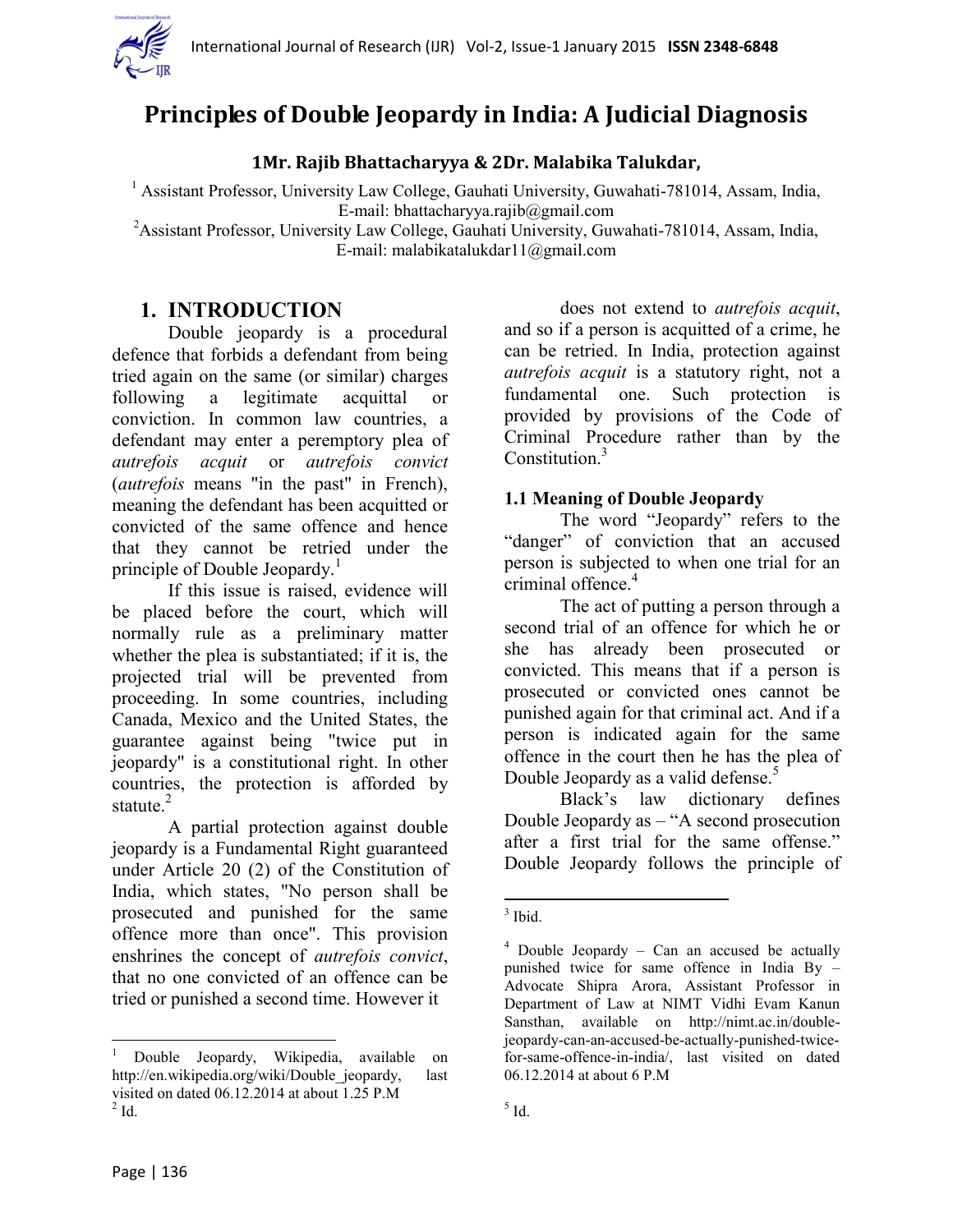

"*Nemo Debet Bis Puniri Pro Uno Delicto"*  which means no man ought to be punished twice for one offense.<sup>6</sup>

### **1.2 Jurisprudential angle of Double Jeopardy<sup>7</sup>**

Using H. L. A. Hart's theory, it can be argued that article 20(2) of Indian constitution is a secondary rule that empowers the primary rule under section 300 of Cr.PC. Article 20(2) enumerates the standard requirement and it allows the creation and it empowers subsequent rule on its descriptive lines. Tough, it is not always necessary that a secondary rule has to be very descriptive in nature, often primary rules are vague and obscure but they set the standard that allows the primary rule to evolve. Having said that, based on Hart's theory of primary and secondary rules, it is the article 20(2) of constitution of India that allows and empowers Section 300 of Cr.PC.

Double Jeopardy law in India essentially protects a person from multiple punishments or successive prosecution based on same facts of a case where the elements of multiple prosecutions are similar to those for which the accused has already been prosecuted or has been acquitted by the court. Going by the basic principle of law, a new charge cannot be framed against a person under section 300 of Cr.PC based on same facts. It is essentially the duty of police who files the charge sheet to ensure that all the charges are framed against a accused properly, also it is a responsibility of the magistrate to ensure that the charge sheet has been filed without an error.

<sup>6</sup> Double jeopardy and the law in India, Naveen K. Jain, a student of Jindal Global Law School, Sonipat (Haryana), available on http://blog.ipleaders.in/double-jeopardy-and-the-lawin-india/, last visited on dated 06.12.2014 at about 6.30 P.M

It creates extra burden on both i.e. *accused and the state machinery* if the charges are not framed cautiously, as it sometimes leads to the double victimization of an accused and on the other side, it also creates problem for state to prosecute a person as it should be.

# **2. HISTORICAL SOURCE OF THE CONCEPT OF DOUBLE JEOPARDY<sup>8</sup>**

It has been said that the history of double jeopardy is the history of criminal procedure. The rule is thought to have its origins in the controversy between Henry II and Archbishop Thomas a Becket that clerks convicted in the ecclesiastical courts were exempt from further punishment in the King"s courts because such further punishment would violate the maxim (*nimo bis in idipsum*) *no man ought to be punished twice for the same offence.* This maxim stemmed from St Jerome"s commentary in AD 391 on the prophet Nahum: "For God judges not twice for the same offence". The rule later found expression in the common pleas "autrefois convict" and "autrefois acquit". Based on the concept of merger, autrefois convict was a plea that the prisoner had already been tried for and convicted of the same offence. "The object sought to be achieved … was avoidance of curial imposition of a sentence in punishment of conduct which had previously been the subject of curial imposition of a sentence in punishment". Based in estoppel, autrefois acquit was a plea that the prisoner had

 $\overline{\phantom{a}}$ 

 $\overline{a}$ 

**<sup>8</sup>** A Discussion on Law of Double Jeopardy in India by Tirthankar Das, available on [http://papers.ssrn.com/sol3/papers.cfm?abstract\\_id=1](http://papers.ssrn.com/sol3/papers.cfm?abstract_id=1303324) [303324,](http://papers.ssrn.com/sol3/papers.cfm?abstract_id=1303324) last visited on dated 06.12.2014 at about 9 P.M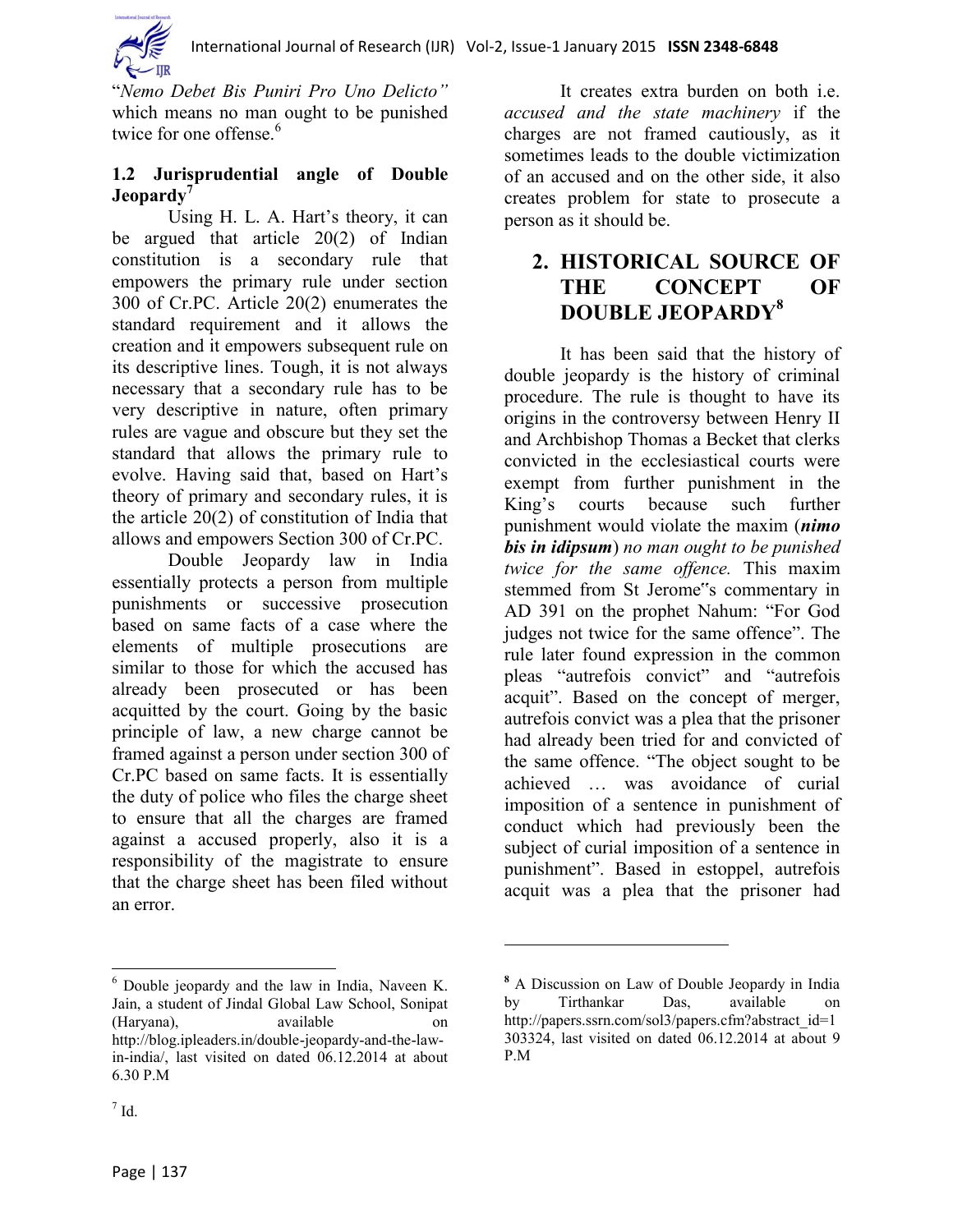already been tried for and acquitted of the same offence.

The pleas operated in the context of a criminal law with relatively few offences and limited opportunities for a given fact situation to give rise to multiple offences. The last 100 years, however, have seen the proliferation of criminal law, the modernization of criminal procedure, and the development of modern criminal process and institutions. The consequence has been the development of a more extensive double jeopardy rule which more properly gives effect to its underlying principle: that no person shall be troubled twice for the same offence. The decision in *Connelly v Director of Public Prosecutions<sup>9</sup> (UK)* provided the first judicial statement of coherent general principle on the rule:

> "For the doctrine of autrefois to apply it is necessary that the accused should have been put in peril of conviction for the same offence as that which he is then charged. The word "offence" embraces both the facts which constitute the crime and the legal characteristics which make it an offence. For the doctrine to apply it must be the same offence both in fact and in law."

*"The underlying idea … is that the State with all its resources and power should not be allowed to make repeated attempts to convict an individual for an alleged offense [sic], thereby subjecting him to embarrassment, expense and ordeal and compelling him to live in a continuing state of anxiety and insecurity, as well as enhancing the possibility that even though innocent he may be found guilty".*

This statement captures the essential arguments for maintaining the double jeopardy rule. Foremost among these is that such a rule is necessary to protect against wrongful convictions. Repeated exposure to

the (fallible) trial process increases such a risk.

# **3. INDIAN LAW AND DOUBLE JEOPARDY<sup>10</sup>**

The Double Jeopardy principle was existed in India prior to the enforcement of the [Constitution](http://www.legalserviceindia.com/constitution/const_home.htm) of India. It was enacted under in section 26 of General Clauses Act, 1897. Section 26 states that "provision as to offences punishable under two or more enactments,- where an act or omission constitutes an offence under two or more enactments, then the offender shall be liable to be prosecuted or punished under either or any of those enactments, but shall not be liable to be punished twice for the same offence.

And section 403(1) of (the old) Cr.P.C,1898 (Section 300 of the amended Criminal Procedure Code,1973) , which states, 300(1) a person who has once been tried by a court of competent jurisdiction for an offence and convicted or acquitted of offence shall, while such conviction or acquittal remains in force, not to be liable to be tried again for the same offence, nor on the same facts for any other offence for which a different charge from the one made against him might have been under subsection (1) of the section 221 or for subsection (2) there of. It is to be noted that, the Code of Criminal procedure recognize both the pleas of autrefois acquit as well as autrefois convict. The conditions which should be satisfied for raising either of the plea under the Code are: firstly; that there should be previous conviction or acquittal, secondly; the conviction or acquittal must be

 $\overline{a}$ 

 $10$  Double Jeopardy - Can an accused be actually punished twice for same offence in India, available on

[http://www.legalservicesindia.com/article/article/dou](http://www.legalservicesindia.com/article/article/double-jeopardy-in-india-1633-1.html) [ble-jeopardy-in-india-1633-1.html,](http://www.legalservicesindia.com/article/article/double-jeopardy-in-india-1633-1.html) last visited on dated 06.12.2014 at about 1.20 P.M

 $\overline{a}$ <sup>9</sup> [1964] AC 1254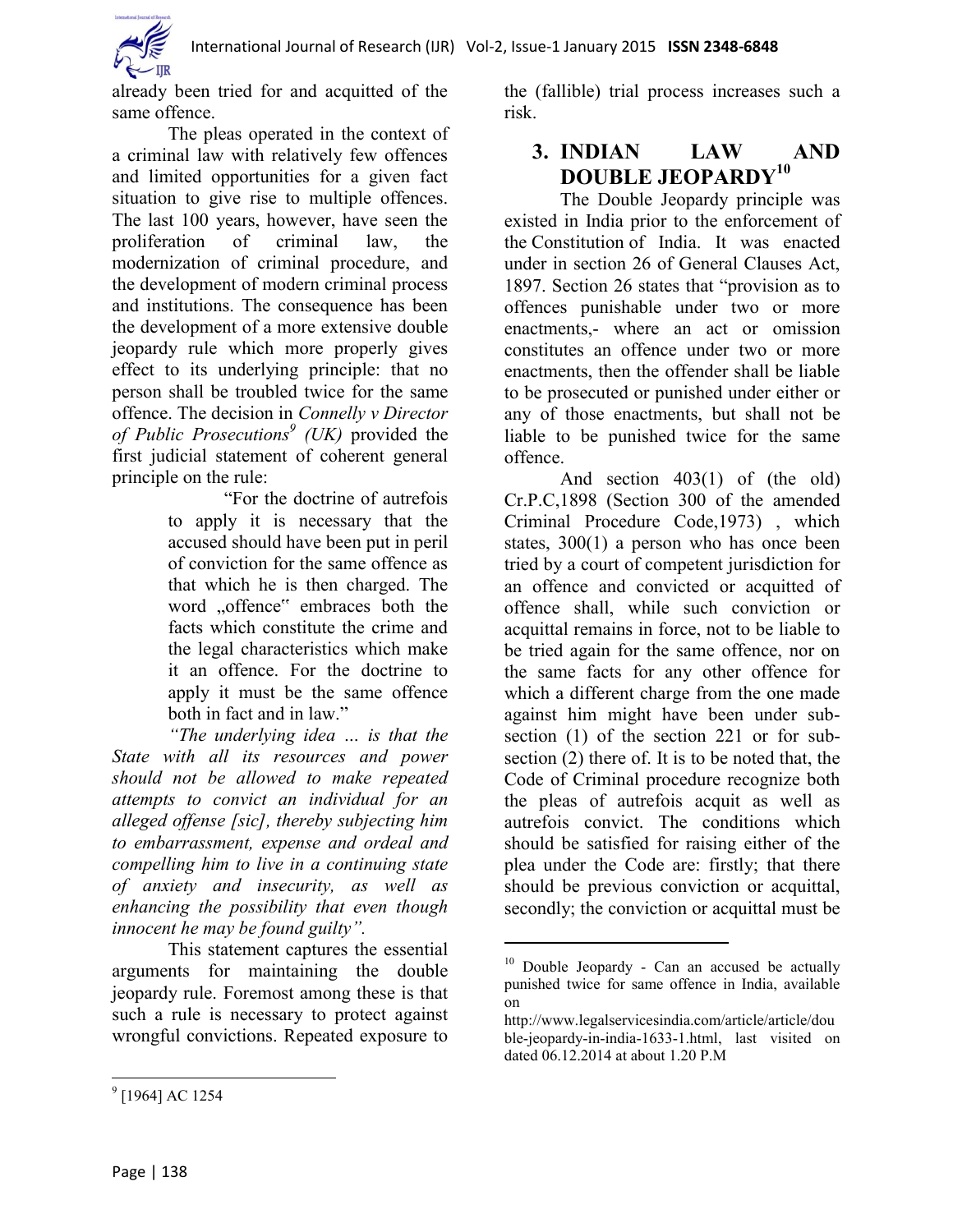

by be a court of competent jurisdiction, and thirdly; the subsequent proceeding must be for the same offence. The expression "same offence" shows that the offence for which the accused shall be tried and the offence for which he is again being tried must be identical, and based on the same set of facts.

Section 71 of Indian Penal Code runs as- limits of punishment of offence made up of several offences where anything which is an offence is made up of parts is itself an offence, the offender shall not be punished of more than one of such his offences, unless it be so expressly provided. **3.1 [Constitutiona](http://www.legalserviceindia.com/constitution/const_home.htm)l Implications of Double Jeopardy<sup>11</sup>**

In [Constitution](http://www.legalserviceindia.com/constitution/const_home.htm) of India, Double Jeopardy is incorporated under [Article](http://www.legalserviceindia.com/articles/articles.html) 20(2) and it is one of fundamental right of the Indian [Constitution.](http://www.legalserviceindia.com/constitution/const_home.htm) And the features of fundamental rights have been borrowed from U.S. [Constitution](http://www.legalserviceindia.com/constitution/const_home.htm) and the concept of Double Jeopardy is also one of them. Principle of Double Jeopardy is incorporated into the U.S. [Constitution](http://www.legalserviceindia.com/constitution/const_home.htm) in the Fifth Amendment, which says that "no person shall be twice put in Jeopardy of life or limb<sup>"</sup>

[Article](http://www.legalserviceindia.com/articles/articles.html) 20 of the Indian [Constitution](http://www.legalserviceindia.com/constitution/const_home.htm) provides protection in respect of conviction for offences, and article 20(2) contains the rule against double jeopardy which says that "no person shall be prosecuted or punished for the same offence more than once." The protection under clause (2) of [Article](http://www.legalserviceindia.com/articles/articles.html) 20 of [Constitution](http://www.legalserviceindia.com/constitution/const_home.htm) of India is narrower than the American and British laws against Double Jeopardy.

Under the American and British [Constitution](http://www.legalserviceindia.com/constitution/const_home.htm) the protection against Double Jeopardy is given for the second prosecution for the same offence irrespective of whether an accused was acquitted or convicted in the first trial. But under [Article](http://www.legalserviceindia.com/articles/articles.html) 20(2) the protection against double punishment is given only when the accused has not only been "prosecuted" but also "punished", and is sought to be prosecuted second time for the same offence. The use of the word "prosecution" thus limits the scope of the protection under clause (1) of [Article](http://www.legalserviceindia.com/articles/articles.html) 20. If there is no punishment for the offence as a result of the prosecution clause (2) of the article 20 has no application and an appeal against acquittal, if provided by the procedure is in substance a continuance of the prosecution.

#### **3.2 Can Different Charge is laid for the Same Action or Same Offence?<sup>12</sup>**

Doctrine against Double Jeopardy in [Constitution](http://www.legalserviceindia.com/constitution/const_home.htm) of India, [Article](http://www.legalserviceindia.com/articles/articles.html) 20(2) says that "no person shall be prosecuted and punished for the same offence more than once." But it is subjected to certain restrictions. And it is to be noted that [Article](http://www.legalserviceindia.com/articles/articles.html) 20(2) of [Constitution](http://www.legalserviceindia.com/constitution/const_home.htm) of India does not apply to a continuing offence.

There are some examples of cited cases mentioned below which throw light on the above question: In **Venkataraman v. Union of India**, <sup>13</sup> An enquiry was made before the enquiry commissioner on the appellant under the Public Service Enquiry Act, 1960 & as a result, he was dismissed from the service. He was later on, charged for committed the offence under Indian Penal Code & the Prevention of Corruption Act. The court held that the proceeding held by the enquiry commissioner was only a mere enquiry & did not amount to a prosecution for an offence. Hence, the second prosecution did not attract the doctrine of Double Jeopardy or protection guaranteed under Fundamental Right [Article](http://www.legalserviceindia.com/articles/articles.html) 20 (2).

It is to be noted that [Article](http://www.legalserviceindia.com/articles/articles.html) 20 (2) will applicable only where punishment is for the same offence, In **Leo Roy v.** 

 $\overline{\phantom{a}}$  $12$  Ibid.

<sup>&</sup>lt;sup>13</sup> AIR 1954 SC 375

 $\overline{a}$  $11$  Ibid.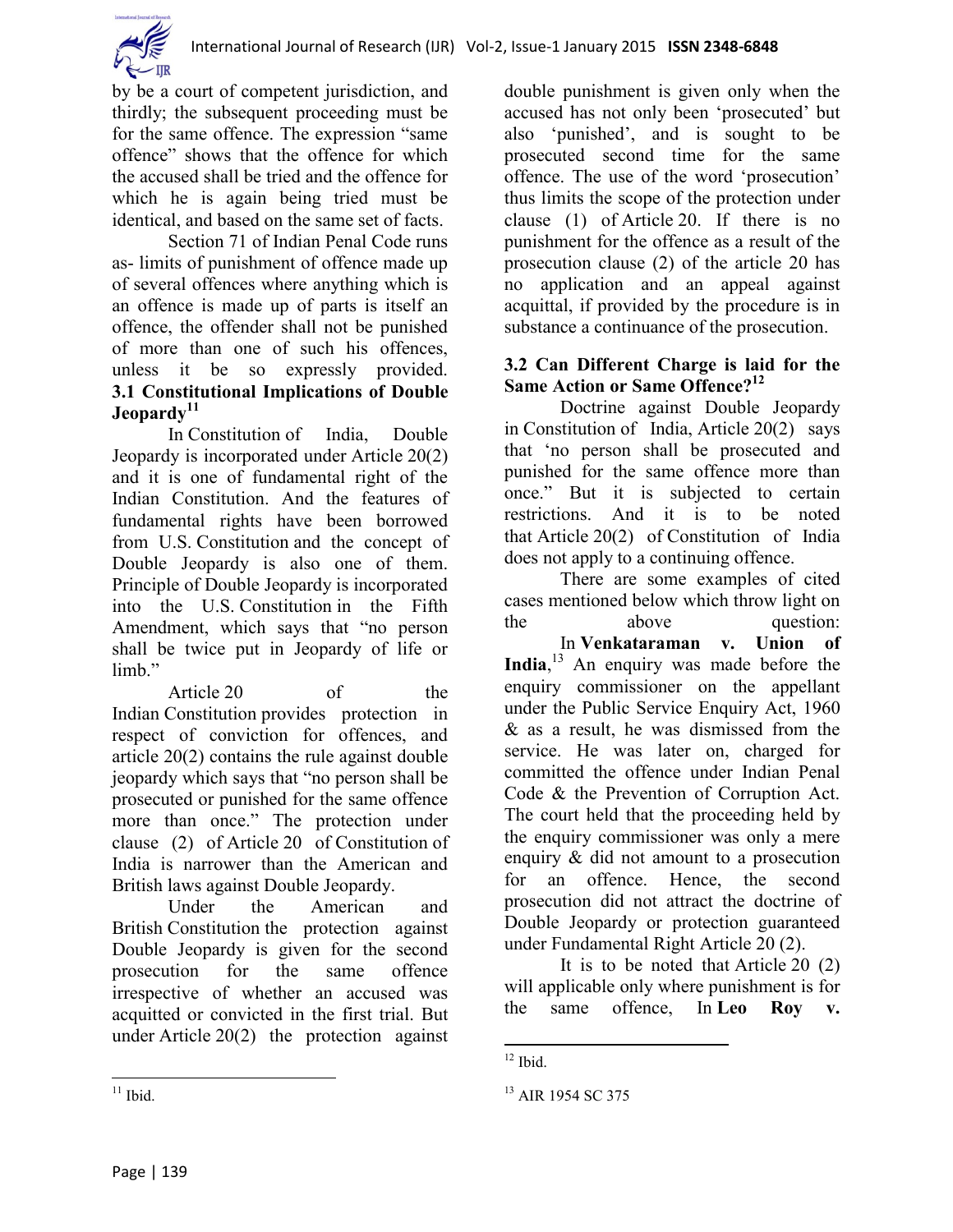

Superintendent District Jail,<sup>14</sup> The Court held: if the offences are distinct the rule of Double Jeopardy will not apply. Thus, where a person was prosecuted and punished under sea customs act, and was later on prosecuted under the Indian Penal Code for criminal conspiracy, it was held that second prosecution was not barred since it was not for the same offence.

In **Roshan Lal & ors v. State of**  Punjab,<sup>15</sup> The accused had disappeared the evidence of two separate offences under section 330 & section 348 Indian Penal Code. So, it was held by the court that the accused was liable to be convicted for two separate sentences.

In this case, $16$  the appellants were charged under section 409 IPC & Section 5 of the prevention of Corruption Act,1947 for making false panchnama in which they have shown recovery of 90 gold biscuits while according to the prosecution case, they had recovered 99 gold biscuits. The appellants were tried for the same & acquitted. The appellants were again tried for the offence under section 120-B of Indian Penal Code, Section 135 & 136 of the Customs Act, Section 85 of the Gold (control) Act & Section 23(1-A) of FERA and Section 5 of Import Export (control) Act,1947. The validity of the subsequent prosecution was challenged by the appellant by the appellant on the ground that it contravened the constitutional guaranteed embodied in [Article](http://www.legalserviceindia.com/articles/articles.html) 20(2). The court held: "After giving our careful consideration to the facts and circumstances of the case and the submissions made by the learned counsel for the respective parties, it appears to us that the ingredients of the offences for which the appellants were charged in the first trial are entirely different. The second trial with which we are concerned in this appeal, envisages a different fact- situation and the enquiry for finding out constituting offences under the Customs Act and the Gold (Control) Act in the second trial is of a different nature. Not only the ingredients of offences in the previous and the second trial are different, the factual foundation of the first trial and such foundation for the second trial is also not indented (sic). Accordingly, the second trial was not barred under Section 403 Cr.P.C of 1898 as alleged by the appellants."

In **Union of India & Anr. v. P.D. Yadav,<sup>17</sup>** In this case, the pension of the officer, who was convicted by a Court-Martial, had been forfeited. The court held: "This principle is embodied in the wellknown maxim nemo debet bis vexari si constat curiae quod sit pro una et eadem causa, meaning no one ought to be vexed twice if it appears to the court that it is for one and the same cause. Doctrine of Double Jeopardy is a protection against prosecution twice for the same offence. Under [Article](http://www.legalserviceindia.com/articles/articles.html) 20-22 of the Indian [Constitution,](http://www.legalserviceindia.com/constitution/const_home.htm) provisions are made relating to personal liberty of citizens and others offences such as criminal breach of trust, misappropriation, cheating, defamation etc., may give rise to prosecution on criminal side and also for action in civil court/ other forum for recovery of money by way of damages etc., unless there is a bar created by law. In the proceedings before General Court Martial, a person is tried for an offence of misconduct and whereas in passing order under Regulation 16 (a) for forfeiting pension, a person is not tried for the same offence of misconduct after the punishment is imposed for a proven misconduct by the General Court Martial resulting in cashiering, dismissing or removing from service. Only further action

 $\overline{a}$ 

 $\overline{\phantom{a}}$ <sup>14</sup> AIR 1958 SC119

<sup>&</sup>lt;sup>15</sup> AIR 1965 SC 1413

<sup>&</sup>lt;sup>16</sup> A.A.Mulla & Ors. v. State of Maharashtra & ans., AIR 1997 SC 1441

 $17$  (2002)1SSC 405